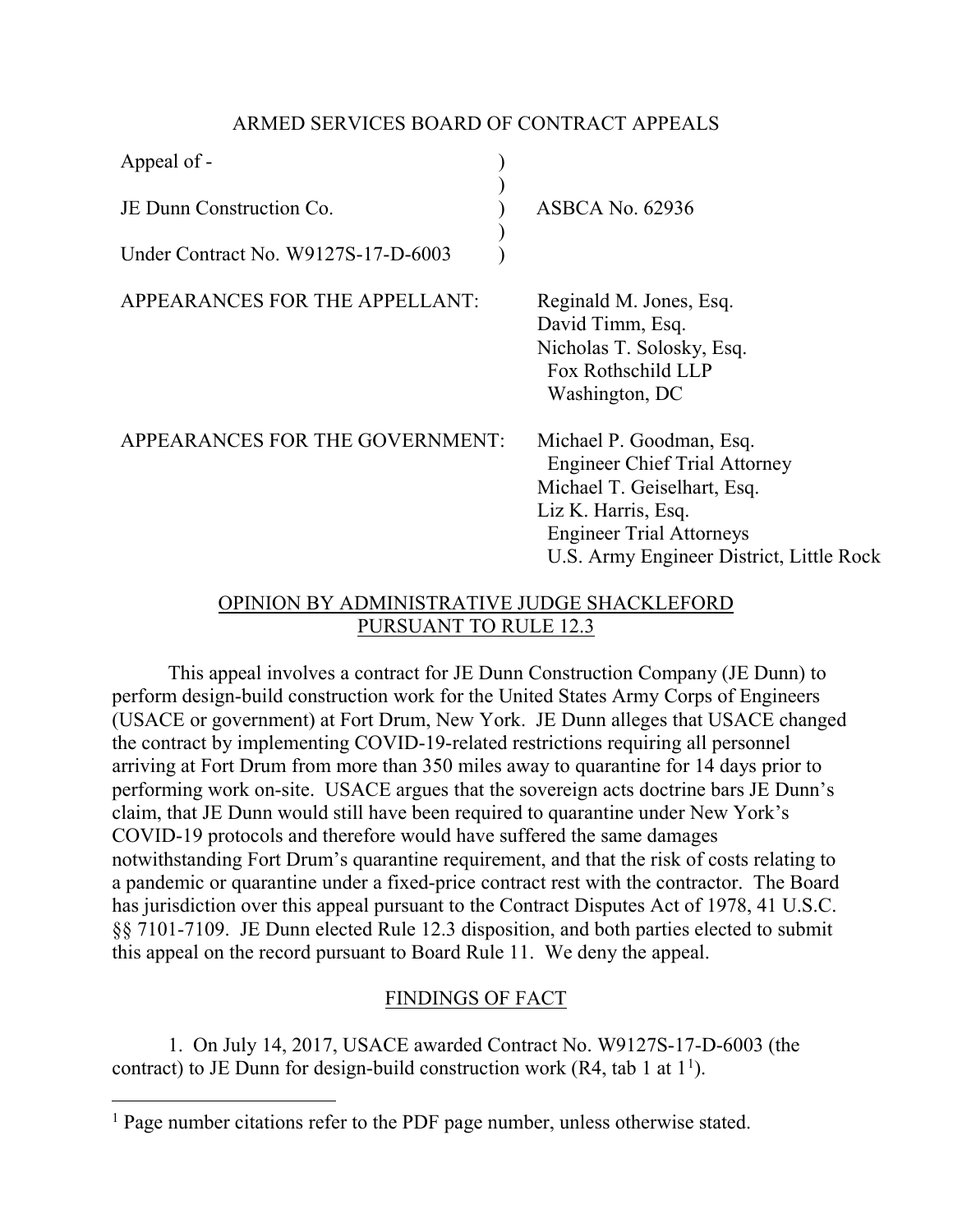2. On September 25, 2018, USACE awarded Task Order No. W9127S-18-F-0155 to JE Dunn under the contract. This task order was for heating, ventilation, and air conditioning (HVAC) replacement services at the Guthrie Health Care Clinic at Fort Drum at a total price of \$30,428,439. (R4, tab 2 at 46-51)

3. The contract incorporated by reference Federal Acquisition Regulation (FAR) 52.249-10, DEFAULT (FIXED-PRICE CONSTRUCTION) (APR 1984) (Default Clause) (R4, tab 1 at 9). This clause provides, in part:

> (b) The Contractor's right to proceed shall not be terminated nor the Contractor charged with damages under this clause, if—

(1) The delay in completing the work arises from unforeseeable causes beyond the control and without the fault or negligence of the Contractor. Examples of such causes include . . .

(vi) epidemics

(vii) quarantine restrictions . . . .

(2) The Contractor, within 10 days from the beginning of any delay (unless extended by the Contracting Officer), notifies the Contracting Officer in writing of the causes of delay. The Contracting Officer shall ascertain the facts and the extent of delay. If, in the judgment of the Contracting Officer, the findings of fact warrant such action, the time for completing the work shall be extended.

FAR 52.249-10(b)(1-2)

4. On April 22, 2020, Major General Brian Mennes, the Fort Drum Commander, imposed General Order No. 1B. This order—which applied to service members, their dependents, and civilian personnel—outlined prevention and mitigation procedures aimed at slowing the spread of COVID-19. (R4, tab 3 at 102-09)

5. By letter dated May 4, 2020, JE Dunn notified USACE of pandemic-related onsite health and cleaning changes that would increase the cost of performance and cause delays. These changes included conditional or limited jobsite access. (R4, tab 4 at 110)

6. On June 25, 2020, New York Executive Order 205 (EO 205) went into effect. This executive order imposed a 14-day quarantine requirement on all persons traveling to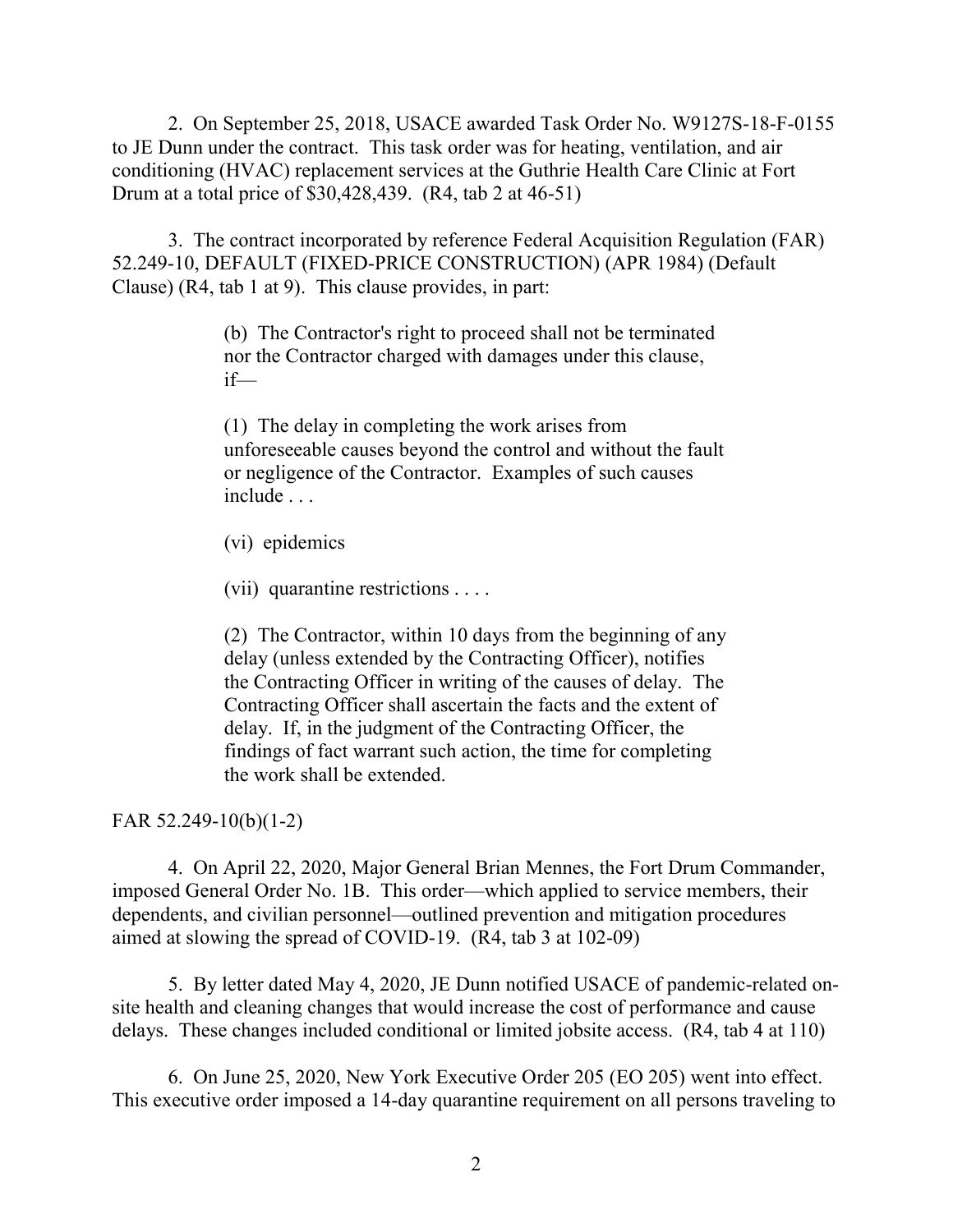New York "from a state with a positive test rate higher than 10 per 100,000 residents, or higher than a 10% test positivity rate, over a seven day rolling average." (R4, tab 5) at 111-12)

7. On July 16, 2020, USACE informed JE Dunn that anyone arriving at Fort Drum from outside a 350-mile radius would be required to quarantine for 14 days before being permitted to enter the base (R4, tab 6 at 113).

8. By letter dated October 22, 2020, JE Dunn submitted a request for equitable adjustment (REA) pursuant to FAR 52.243-7, NOTIFICATION OF CHANGES (APR 1984). JE Dunn sought an equitable increase of \$47,737 to the contract price to compensate for projected hotel, food, rental car, labor, profit, and overhead expenses associated with the 14-day quarantine of two of JE Dunn's subcontractor's employees. This REA requested a monetary adjustment to the contract price only. (R4, tab 7 at 114-22)

9. By letter dated November 3, 2020, USACE denied JE Dunn's October 22, 2020 REA. USACE stated that the Default Clause governed JE Dunn's request and only allowed for additional time to complete performance in response to the quarantine restriction and not monetary compensation. (R4, tab 8 at 123)

10. On November 4, 2020, New York Executive Order 205.2 (EO 205.2) went into effect. This order permitted travelers from states affected by EO 205 to bypass the 14-day quarantine requirement by providing proof of a negative test administered within 72 hours of entering New York, quarantining for a minimum of three days, and testing negative again on the fourth day. NY Exec. Order No. [2](#page-2-0)05.2 (Oct. 31, 2020)<sup>2</sup>

11. The subcontractor's two employees—Stephania Walker and Nancy Moore travelled to Fort Drum from Pensacola, Florida and quarantined in Watertown, New York from November 26 to December 10, 2020 (R4, tab 7 at 119).

12. JE Dunn's two employees—Mr. Daniel Lacy and Mr. Mike Schmidt travelled to Fort Drum from Kansas City, Missouri and quarantined in Watertown, New York (R4, tab 9 at 136-37; app. supp.R4, tabs 16-23).

13. Mr. Lacy quarantined from October 30 to November 12, 2020 (app. R4 supp., tabs 17-19). Mr. Schmidt quarantined from January 4 to January 17, 2021 (app. supp. R4, tabs 22-23).

<span id="page-2-0"></span><sup>&</sup>lt;sup>2</sup> This executive order is available at https://www.governor.ny.gov/sites/default/files/ atoms/files/EO205.2.pdf.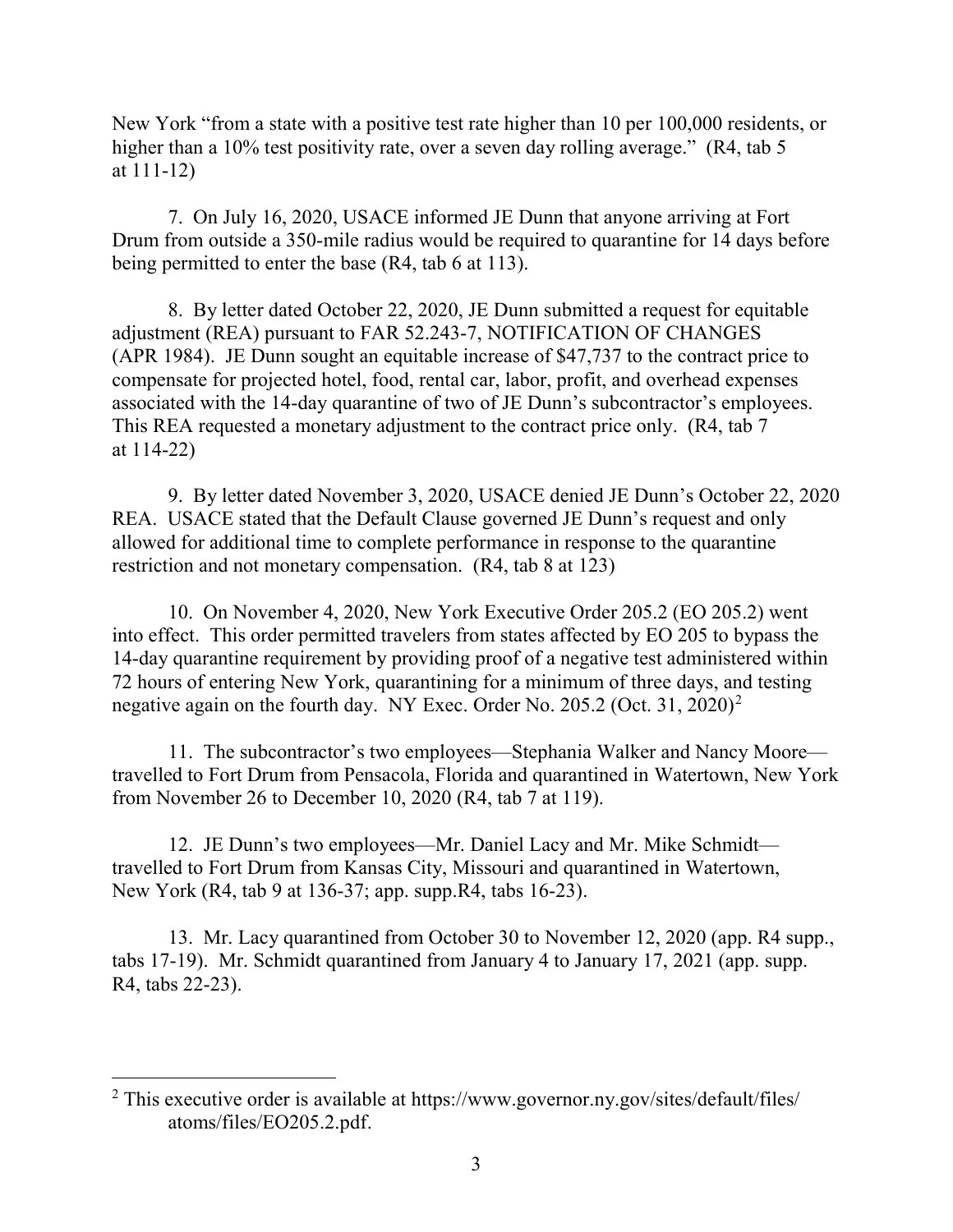14. By letter dated January 29, 2021, JE Dunn submitted a claim requesting a contracting officer's final decision (COFD). JE Dunn sought \$67,626 for expenses associated with the quarantine of all four employees. (R4, tab 9 at 124-25) These expenses included additional per diem, labor, profit, and overhead expenses stemming from the quarantines of Mr. Lacy and Mr. Schmidt (*id*. at 126-48).

15. By letter dated March 9, 2021, USACE's contracting officer (CO) denied JE Dunn's claim, stating that § 3610 of the Coronavirus Aid, Relief, and Economic Security (CARES) Act does not permit the government to reimburse contractors for expenses incurred due to the pandemic for employees who are not in a leave or vacation status (R4, tab 11 at 150-52). The CO also denied that any contract changes were made that would allow for reimbursement because New York also imposed mandatory quarantine protocols for out-of-state travelers, which were requirements not directly related to JE Dunn and the contract (*id*. at 152).

16. On March 17, 2021, all travel restrictions at Fort Drum were lifted (R4, tab 13 at 154). Effective June 25, 2021, New York rescinded EO 205 (R4, tab 14 at 155).

17. On June 1, 2021, JE Dunn appealed the COFD to the Board.

#### DECISION

#### *The Parties' Contentions*

JE Dunn argues that USACE constructively changed the contract by requiring all JE Dunn personnel traveling to Fort Drum from more than 350 miles away to quarantine for 14 days upon arrival (app. br. at 1). USACE asserts that JE Dunn's claim is precluded by the sovereign acts doctrine because Fort Drum's quarantine requirement was issued pursuant to the government's sovereign capacity, that JE Dunn would have suffered the same damages due to compliance with New York's quarantine protocols even if not for Fort Drum's quarantine requirement, and that the risk of costs relating to a pandemic or a quarantine in a fixed-price contract rest with the contractor and not the government (gov't br. at 1-2).

#### *Standard of Review*

Board Rule 11 allows the parties to waive a hearing and instead have the Board issue a decision based on the record. ASBCA Rule 11(a). "Unlike a motion for summary judgment, which must be adjudicated on the basis of a set of undisputed facts, pursuant to Board Rule 11, the Board 'may make findings of fact on disputed facts.'" *U.S. Coating Specialties & Supplies, LLC*, ASBCA No. 58245, 20-1 BCA ¶ 37,702 at 183,031 (quoting *Grumman Aerospace Corp.*, ASBCA No. 35185, 92-3 BCA ¶ 25,059 at 124,886 n.13). As the proponent of the claim, JE Dunn bears the burden of proving liability and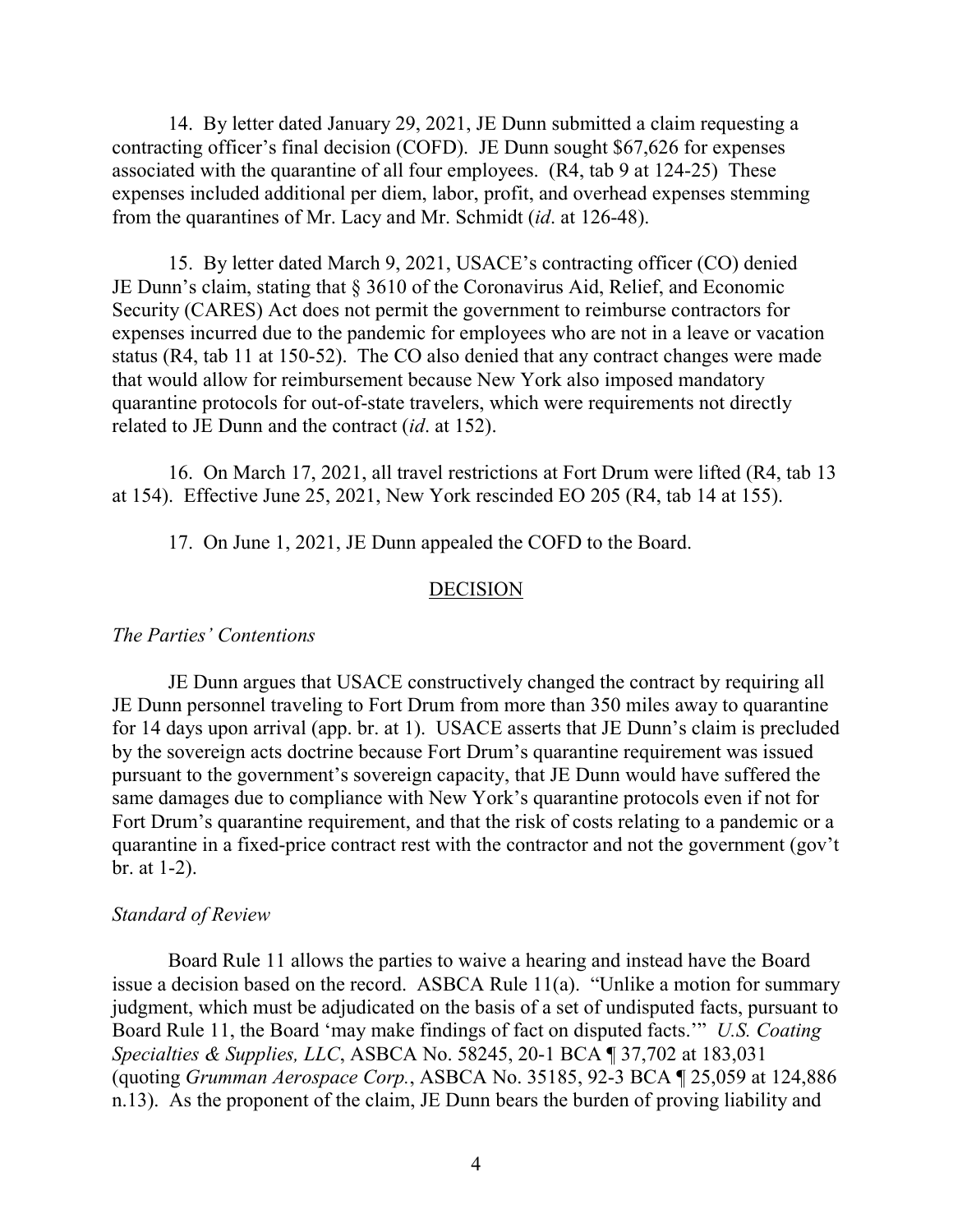damages in this appeal. *Stobil Enter.*, ASBCA Nos. 61688, 61689, 19-1 BCA ¶ 37,400 at 181,809 (citing *Wilner v. United States*, 24 F.3d 1397, 1401-02 (Fed. Cir. 1994)). "This means that when the claim being asserted by the contractor is based upon alleged government-caused delay, the contractor has the burden of proving the extent of the delay, that the delay was proximately caused by government action, and that the delay harmed the contractor." *Wilner*, 24 F.3d at 1401. We review this appeal de novo. 41 U.S.C. § 7104(b)(4).

#### *The Sovereign Acts Doctrine Bars JE Dunn's Claim*

Under the sovereign acts doctrine, a contractor is barred from monetary recovery for damages resulting from the government acting in its sovereign capacity. *See Conner Bros. Constr. Co. v. Geren*, 550 F.3d 1368, 1371 (Fed. Cir. 2008). "The sovereign acts doctrine provides that the government is not liable for obstructions to the performance of its contracts 'resulting from its public and general acts as a sovereign.'" *American General Trading & Contracting, WLL*, ASBCA No. 56758, 12-1 BCA ¶ 34,905 at 171,636 (quoting *Yankee Atomic Elec. Co. v. United States*, 112 F.3d 1569, 1574 (Fed. Cir. 1997)). Essentially, the sovereign acts doctrine serves to place the government in the same position as if it were a private contractor. *See United States v. Horowitz*, 267 U.S. 458, 461 (1925). The sovereign acts doctrine "is an affirmative defense that is an inherent part of every government contract." *Conner Bros*., 550 F.3d at 1371.

In order for the sovereign acts doctrine to apply, (1) the government's act must be public and general, and (2) the act must render performance of the contract impossible. *American General Trading & Contracting*, *WLL,* 12-1 BCA ¶ 34,905 at 171,637; *see also Conner Bros.*, 550 F.3d at 1379. An act is public and general if "it is general and applies to all persons." *Nassar Grp. Int'l*, ASBCA No. 58451 *et al.*, 19-1 BCA ¶ 37,405 at 181,832. In order to determine if the government's act is public and general, courts examine whether the act "is specifically directed at nullifying contract rights" and whether the act "applies exclusively to the contractor or more broadly to include other parties not in a contractual relationship to the government." *Conner Bros.*, 550 F.3d at 1374-75.

In *Conner Bros.*, a commander ordered the closing of an army base to all persons except for essential personnel due to security concerns following the September 11, 2001 terrorist attacks. *Id*. at 1370. As a result, the contractor was excluded from the base for 41 days and sought to recover delay damages. *Id*. The Federal Circuit found that the exclusion order was not directed with the purpose of relieving the government of its contractual obligations, and that any effect on the contractor was merely incidental to a broader governmental objective of protecting national security. *Id*. at 1375. Because the exclusion order applied to all non-essential personnel, and not just the contractor in question, the Federal Circuit held that the exclusion order was a sovereign act of the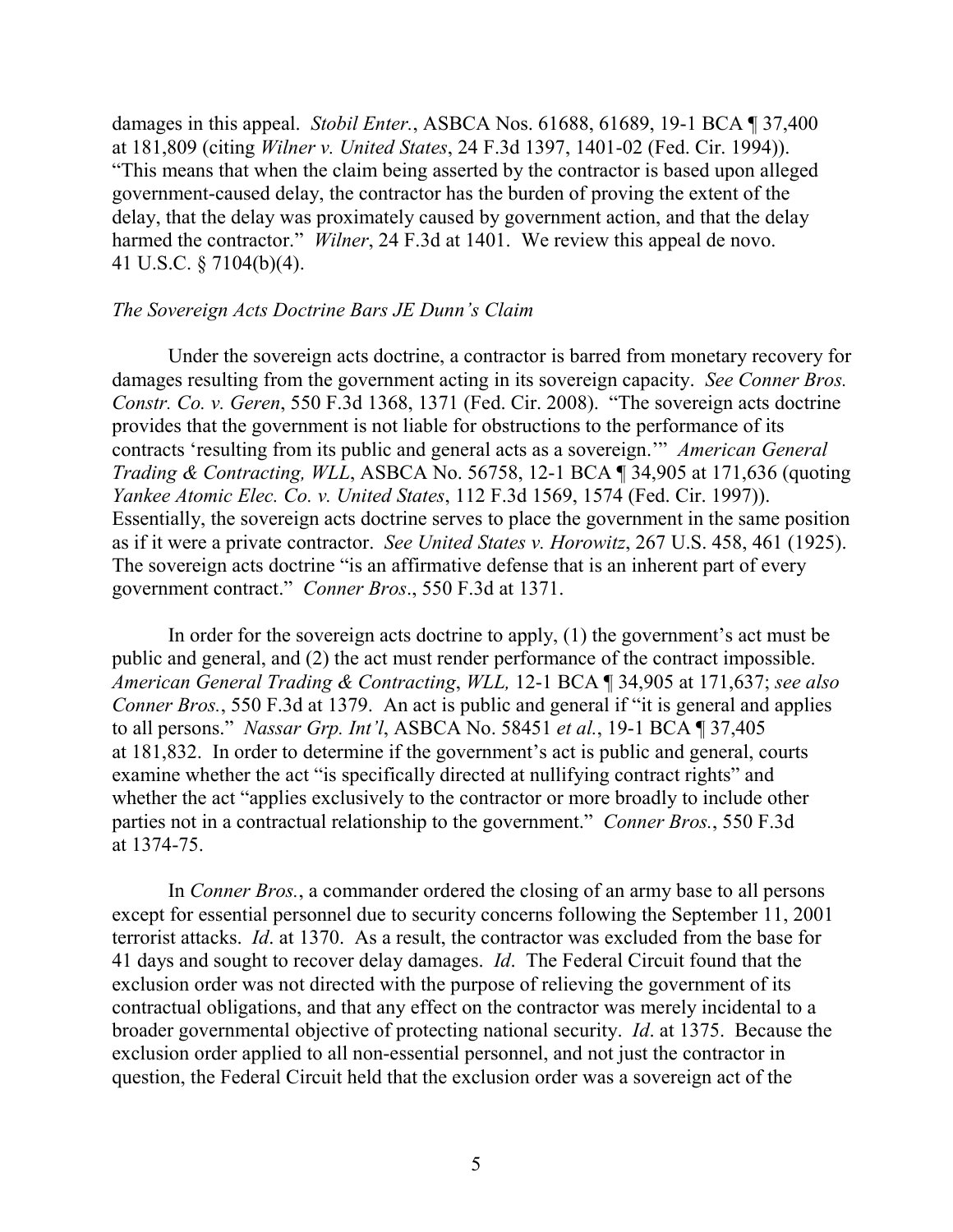government which absolved the governmental of any liability to the contractor. *Id*. at 1375-79.

Similarly, in the case at hand, the 14-day quarantine requirement at Fort Drum applied to all visitors to the base from outside a 350-mile radius, and was not aimed specifically at JE Dunn (*see* finding 7). This requirement was implemented to serve a broader governmental objective of controlling the spread of COVID-19 on the base (findings 4, 7), and was not "specifically directed at nullifying contract rights." *Conner Bros.*, 550 F.3d at 1375. Therefore, we find that the 14-day quarantine requirement at Fort Drum was public and general. *Id*.; *Nassar Group*, 19-1 BCA ¶ 37,405 at 181,832.

JE Dunn asserts that the government's performance under the contract was not rendered impossible because Fort Drum's quarantine requirement was more restrictive than New York's quarantine protocols (app. br. at 13) and because USACE was obligated to operate the quarantine requirement in the least costly manner to JE Dunn (app. reply at 9). New York initially required out-of-state travelers from states with high COVID-19 infection rates to quarantine for 14 days upon arriving in New York (finding 6). The four employees in question traveled to Fort Drum from Florida and Missouri (findings 11-12). The parties do not dispute that during the timeframes that the employees were required to quarantine, EO 205's quarantine protocols applied to travelers from both of these states (*see* gov't br. at. 6). However, EO 205.2 modified New York's quarantine requirements by allowing travelers from states with high COVID-19 infection rates to quarantine for only three days if the quarantine was bookended by negative tests (finding 10). JE Dunn argues that this would have been a more reasonable protocol for the government to apply at Fort Drum, and that its application of a more stringent requirement makes it liable for JE Dunn's damages (app. reply at 9). However, even if the government had implemented this quarantine requirement instead, JE Dunn fails to provide any evidence that the employees would have tested negative following their three-day quarantines, and therefore cannot establish that it would not have suffered the same damages regardless. Accordingly, the sovereign acts doctrine precludes JE Dunn from recovery for any damages it incurred as a result of Fort Drum's quarantine requirement. *See Conner Bros.*, 550 F.3d at 1375; *American General Trading & Contracting*, 12-1 BCA ¶ 34,905 at 171,636.

*JE Dunn Fails to Demonstrate That it Would Not Have Suffered the Same Damages Due to Compliance With New York's Quarantine Protocols Regardless of Fort Drum's Quarantine Requirement*

USACE additionally argues that if not for Fort Drum's 14-day quarantine requirement, JE Dunn would still have suffered the same damages due to compliance with New York's quarantine protocols (gov't br. at 11-13). As discussed above, the four employees in question traveled to Fort Drum from Florida and Missouri, and during the relevant timeframes, New York's quarantine protocols applied to travelers arriving in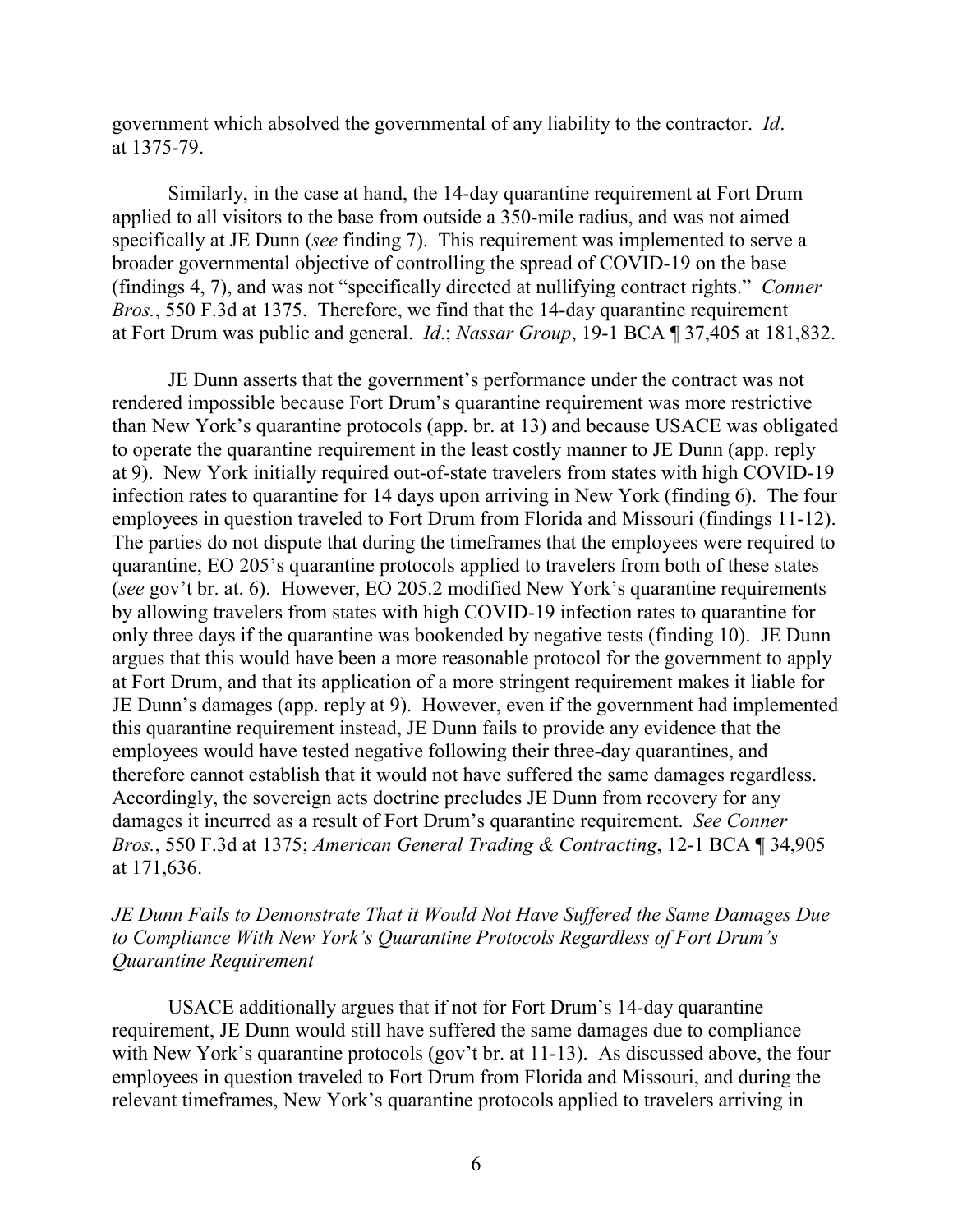New York from both states (*see* findings 6, 11-13). While EO 205.2 modified New York's initial 14-day quarantine requirement by allowing for a three-day quarantine bookended by negative tests as an alternative and went into effect either before or during the quarantines of each of the employees (*see* findings 10-13), JE Dunn fails to provide any evidence that any of these employees would have tested negative after quarantining for three days. Therefore, JE Dunn is unable to demonstrate that it would not have suffered the same damages even if Fort Drum's more stringent 14-day quarantine requirement had not been in effect during the relevant timeframes.

## *The Risk of Costs Relating to a Pandemic or Quarantine Under the Default Clause*

USACE further argues that it is not liable for JE Dunn's damages because the risk of costs relating to a pandemic or quarantine under a fixed-price contract rest with the contractor (gov't br. at 9-11; gov't reply at 9-11). The Default Clause, which was incorporated into the contract, provides that:

> (b) The Contractor's right to proceed shall not be terminated nor the Contractor charged with damages under this clause, if—

(1) The delay in completing the work arises from unforeseeable causes beyond the control and without the fault or negligence of the Contractor. Examples of such causes include ... epidemics [and] ... quarantine restrictions ....

(2) The Contractor, within 10 days from the beginning of any delay (unless extended by the Contracting Officer), notifies the Contracting Officer in writing of the causes of delay. The Contracting Officer shall ascertain the facts and the extent of delay. If, in the judgment of the Contracting Officer, the findings of fact warrant such action, the time for completing the work shall be extended.

(Finding 3) JE Dunn contends that the Default Clause does not apply here because USACE directed changes to the contract (app. reply at 10). However, as discussed above, the sovereign acts doctrine bars JE Dunn's claim, and JE Dunn cannot demonstrate that it would not have suffered the same damages even if it had only been required to comply with New York's quarantine protocols. Therefore, we need not discuss this issue further.